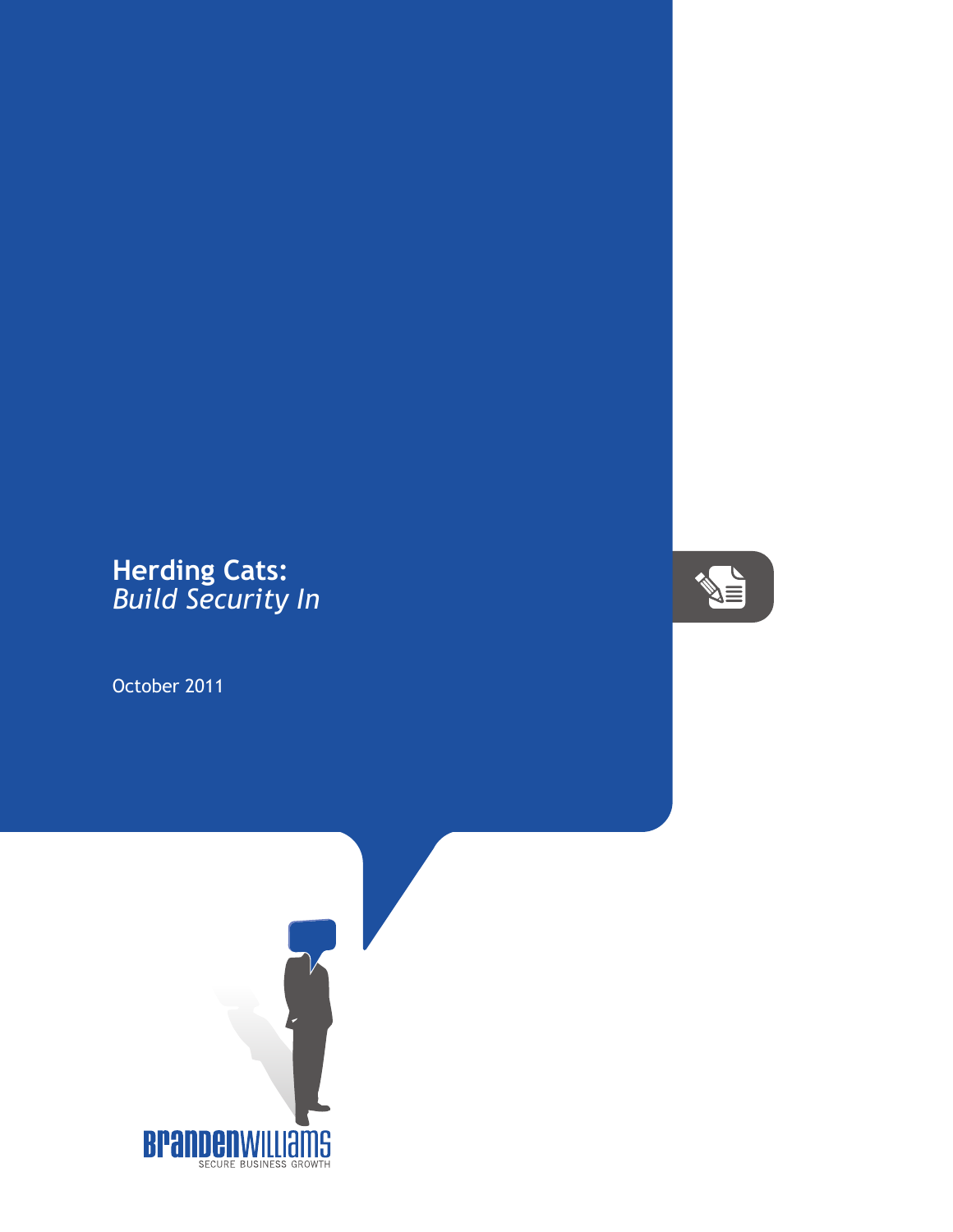## IT has a bolt-on mentality.

I don't want that to come across as a totally negative trait as it's part of an IT person's charm. Just take a look at complex business processes implemented in IT systems and ask yourself how many components are required to make it work? And not just machines, but software like applications, operating systems, middleware, and databases. It's not just one thing—it's lots of things. And they are all bolted on with each component doing its own thing as a cog in the giant IT machine. It's how innovation in IT works. Think of all of the apps on your mobile device. All bolted on to the underlying operating system which is bolted on to the hardware which contains hundreds or thousands of electronic components (some microscopic) to make Words with Friends a pleasurable way to pass the time when I'm stuck in an airport.

So it shouldn't surprise you that security is also one of those bolted-on components into most IT systems. Very few have security built-in<sup>1</sup>, and the ones that do sometimes miss key parts of the attack surface. It's not all their fault; imagine trying to create a foolproof system for protecting your house. Build a wall and the bad guys go around it, add an alarm system and they snip the telephone wires and power cabling, or add an extra lock and they pick it. I liken it to a developer designing fields in an application to capture a specific type of data like a US zip code. Why would someone put something in that field that doesn't meet the standard I have created?

Because most of us forget about failing safely.

Cloud and virtualization adoption is accelerating even in spite of security people screaming about the problems associated with hastily deployed IT systems. Cloud technology can be deployed securely, but managers have to understand the implications of moving information to the cloud to understand the true cost/benefit associated with the move. Cloud vendors attract customers by showing the cost savings associated with replacing traditional infrastructure. The real trick is knowing what you get with that replaced infrastructure, and how the provider bolts on security.

Yep, that's right. For the most part, they bolt it on as opposed to build it in. One easy way to tell if it is bolted on is to look at the proposal or invoice. Is there a line item for security? If so, let's hope that bolt isn't cross-threaded.

For most businesses that deal in information with value, that simply isn't acceptable. If I have compliance requirements like PCI DSS or handle healthcare data, I need security built-in to my cloud. Not only do I have lawyers expecting me to stay inside the lines, but my auditors and assessors have to see evidence that I'm staying inside the lines. The "Don't worry, we got this." attitude simply won't work for most businesses looking to move key systems into virtual- or cloud-based infrastructures with the expectation of pushing cost out of the infrastructure.

Businesses are always looking for ways to reduce their operating expenses, and IT tends to be a pretty large one these days. All companies have two levers at their disposal that they can manipulate to boost their company's performance<sup>2</sup>. This is why we need cloud providers to re-assess how they provide services to their customers and work to build security into their offers as opposed to bolting it on later. The cost savings to an end

## **FOOTNOTES**

*1 When considering the entire ecosystem.*



*<sup>2</sup> The other being driving revenue.*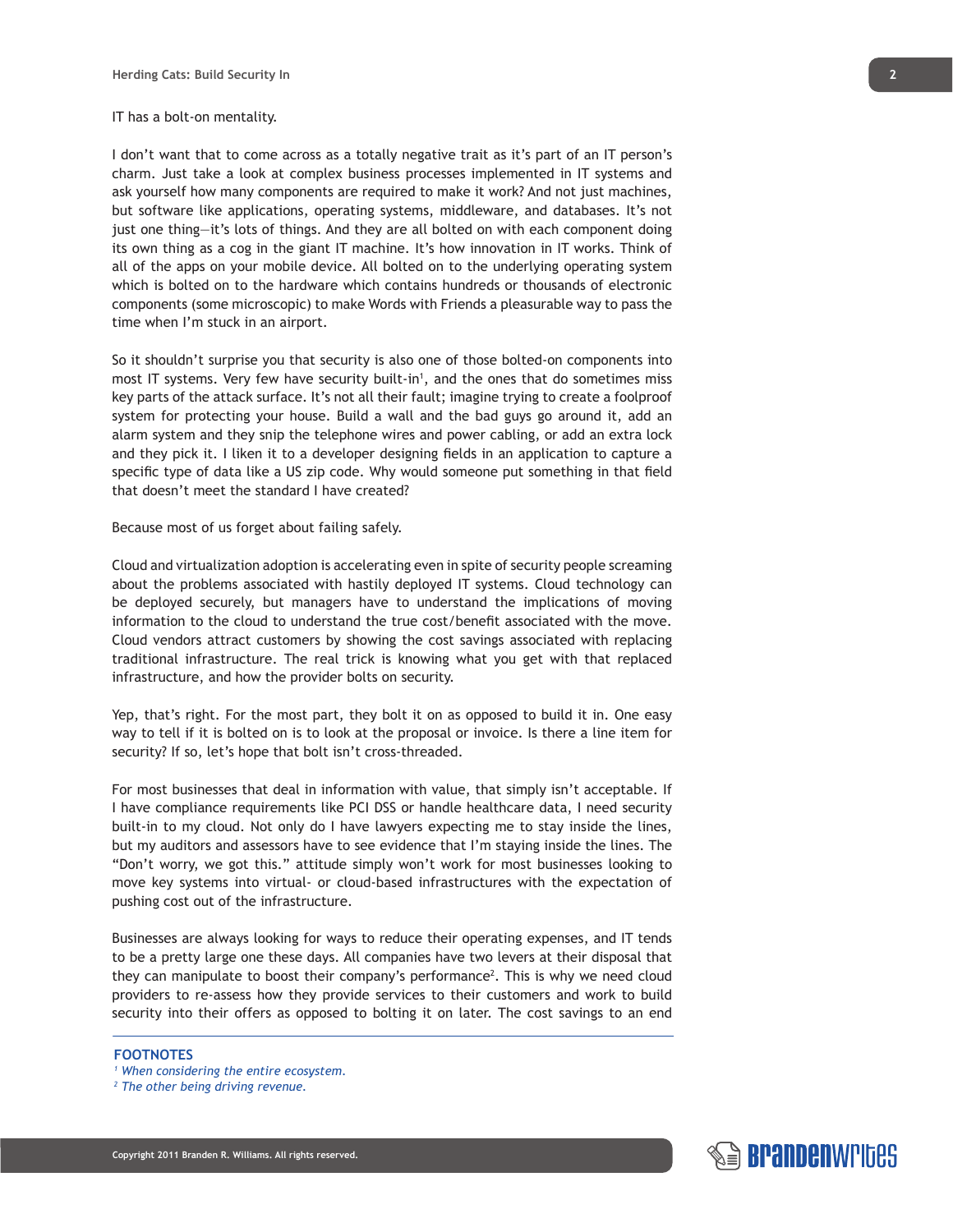customer aren't as great when the cloud must be secured, but that's should be expected. A feature poor security environment doesn't cost as much to operate as a security rich one.

Security managers must find ways to build relationships with the business (and not just show up when it's time to audit) such that collectively we can remove risk from our operations at the same time we are boosting the value of IT. When is the last time you had lunch with one of the business owners to understand in detail how the business operates and what their concerns are?

Many of us are finding that these very conversations help prove our own value, and begin to open doors that light a path to the boardroom.